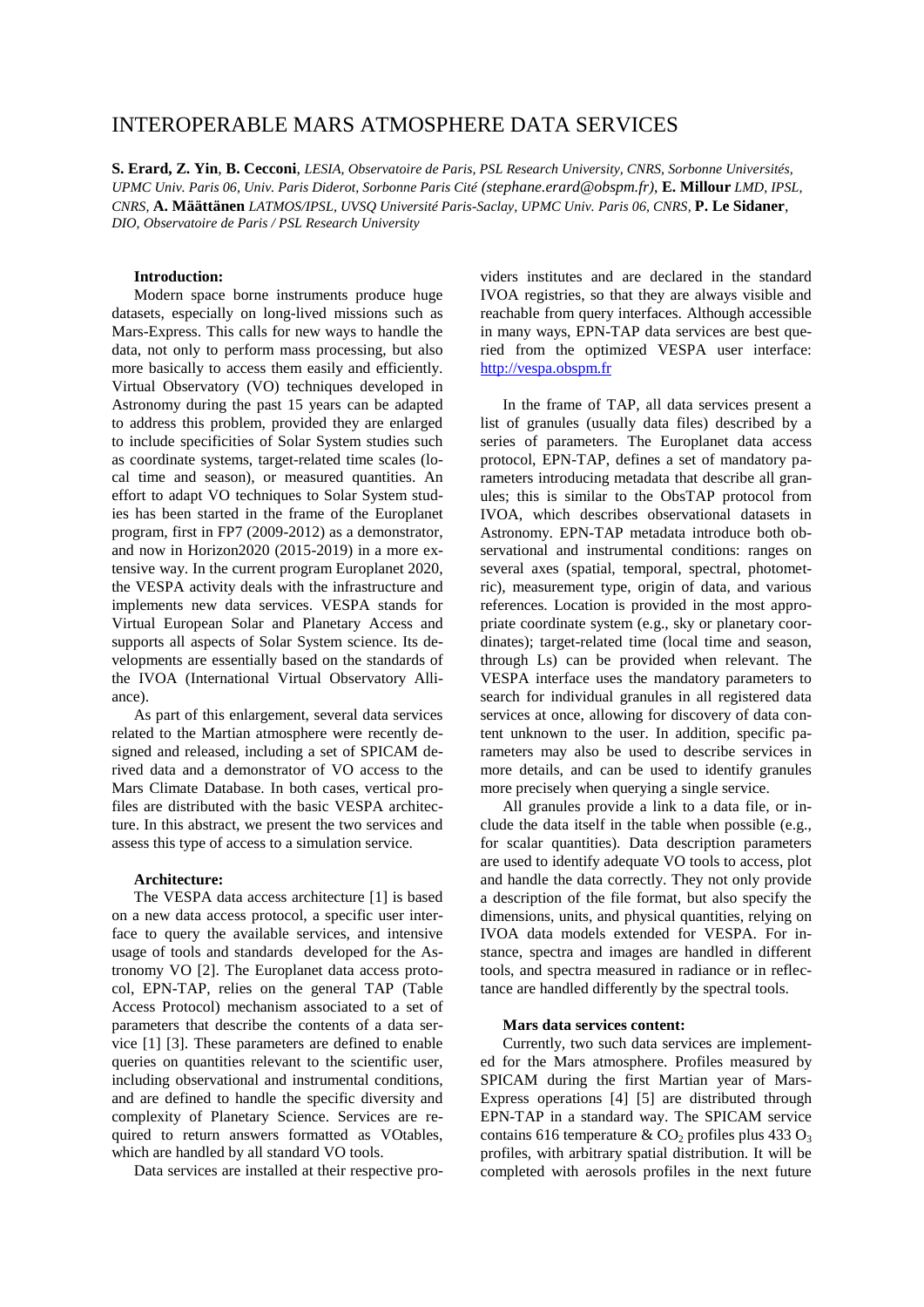[6]. Simulated vertical profiles from the Mars Climate Database (MCD) [7] [8] are accessible in two different ways. First, as a standard EPN-TAP service providing situations sampled on a regular grid of coordinates, local time and season, for some of the available scenarios (a total of 62,244 profiles in this demonstration step). While the MCD supports quasicontinuous variations in input parameters, sampling is required to implement data access via the TAP mechanism, which is originally designed to provide access to catalogues. Although the resolution of the service cannot be maintained in these conditions, a trade-off has been searched between the physical size of the resulting data service and the accuracy of the results. A second VO access to the MCD is discussed below.

The profiles themselves are provided as VOtables, a handy format for this type of data that is directly recognized by VO tools. Parameters included in MCD profiles are temperature, pressure, densities of  $H_2O$ ,  $O_3$ , and  $CO_2$  computed in 50 layers up to 250 km altitude, plus column densities of water vapor and water ice, and dust opacity. SPICAM profiles include 3 different sets of temperature and  $CO<sub>2</sub>$ profiles in the 60-140 km range, derived under 3 different assumptions on the temperature at the top of the atmosphere [4]. SPICAM measurements of  $O_3$ are available separately in the 20-70 km range [5]. The vertical scale is provided as radial distance and as altitude above both the areoid and the surface (i.e., including MOLA topography) for the two services.

| Results in service spicam              |                     |             |                         |                                                                              |                                   |           | <b>D</b> TOPCAT         |  |
|----------------------------------------|---------------------|-------------|-------------------------|------------------------------------------------------------------------------|-----------------------------------|-----------|-------------------------|--|
| Show 10<br>$=$ errities.               |                     |             |                         |                                                                              |                                   |           | all <sup>y</sup> Aladin |  |
| Show all Hide all<br>Column visibility |                     |             |                         |                                                                              |                                   |           |                         |  |
| granule uid IT                         | dataproduct type !! | target name | Ħ<br>time min           | $\mathbb{Z}^*$<br><b>Sime max</b>                                            | access uni<br>и                   | granule c | <b>NA SPLAT</b>         |  |
| totachean1                             | profile             | Mars        |                         | 2006-04-11T06:09:10.912 2006-04-11T06:09:10.912                              | folio Orb 2888A1.and LS 1 km      |           | <b>CASSIS</b>           |  |
| 100x2770A1                             | rentia              | Mars        | 2006-03-11T16:58:33.775 | 2006-03-11T10:50:33.775                                                      | fobs. Orb. 2779A1.asr. L.B.1.km.  |           | <b>Example queries</b>  |  |
| <b>MAN/2776A1</b>                      | profile             | Mars        | 2006-03-10715-12:18.951 | 2006-03-10715:12:18.951                                                      | 53tm Orb 2775A1.asc LB 1 km       |           | Saturn in March 2012    |  |
| tobs2757A1                             | profile.            | Mars        | 2005-03-05T12:07:50.083 | 2006-03-05712:07:00.083                                                      | 500m Orb 2757A1, asc   LS 1 km    |           |                         |  |
| <b>MON274BA1</b>                       | profile             | Mary        | 2006-03-03T03-58:54,269 | 2006-03-00T03:58:56.269                                                      | fobs. Orb. 2748A1.asc   LS 1.km.) |           |                         |  |
| 100x2730A1                             | profile             | Mary        | 2006-02-26T02-03:32.485 |                                                                              |                                   |           |                         |  |
| <b>MANZ718A1</b>                       | teofia              | Mars        | 2006-02-22T17:13:36.735 | 2006-02-22T17:13:36.735 kds. Orb. 2718A1.asc LS.1.km.                        |                                   |           |                         |  |
| <b>MONETTOBA1</b>                      | profile             | Mars        | 2006-02-20104-50:30.084 | 2006-02-20TD4:50:30.094 Mobs Orb 2709A1.est LS 1 km                          |                                   |           |                         |  |
| Miha2670A1                             | profile             | Mare        | 2000-02-09T04:38:51.032 | 2006-02-09T04:38:51.032 Note Ort- 2670AT.amt LS.t.km.                        |                                   |           |                         |  |
| 100ml2662A1                            | zentia              | Mars        |                         | 2006-02-06722-20:07.679 2006-02-06722-20:07.679 fobs Orb 2652A1.asc LS 1 km. |                                   |           |                         |  |

*Fig 1: Result page for a query on SPICAM service*

## **Search interface and basic tools:**

The first function of the VESPA interface is of course to provide search capacities in the datasets; in this case, the obvious search parameters are location, season, local time, plus the scenario adopted for simulations. Since all VESPA services are queried simultaneously, this readily identifies corresponding situations in the observed and simulated datasets.

The distribution of answers to such queries can be visualized rapidly by plotting the metadata. Those can be sent from a service result page, either for all the answers or for a manual selection in this list; they are smoothly transferred from VESPA to VO tools according to the IVOA SAMP protocol, with no user intervention. MIZAR and Aladin immediately display the footprint of SPICAM profiles on a 3D view of Mars; TOPCAT can overplot other metadata such as local time or season on a 3D sphere.



*Fig 2: Footprints of selected profiles (punctual in this case) are directly plotted by Mizar in a browser* 

The data themselves can be transferred in a similar way. This allows the user to overplot observations and simulations with minimum manipulations in TOPCAT, the displaying tool of choice for profiles.



*Fig 3: All footprints of SPICAM O<sup>3</sup> profiles plotted together with the current sampling grid of MCD in TOPCAT*

### **Comparisons:**

As seen on Fig. 3, the observations are actually grouped in a small part of the surface, which is only scarcely sampled in the current MCD service. The observations are even more closely grouped on the other two parameters, Ls and local time, so that finding a simulation really comparable to the measure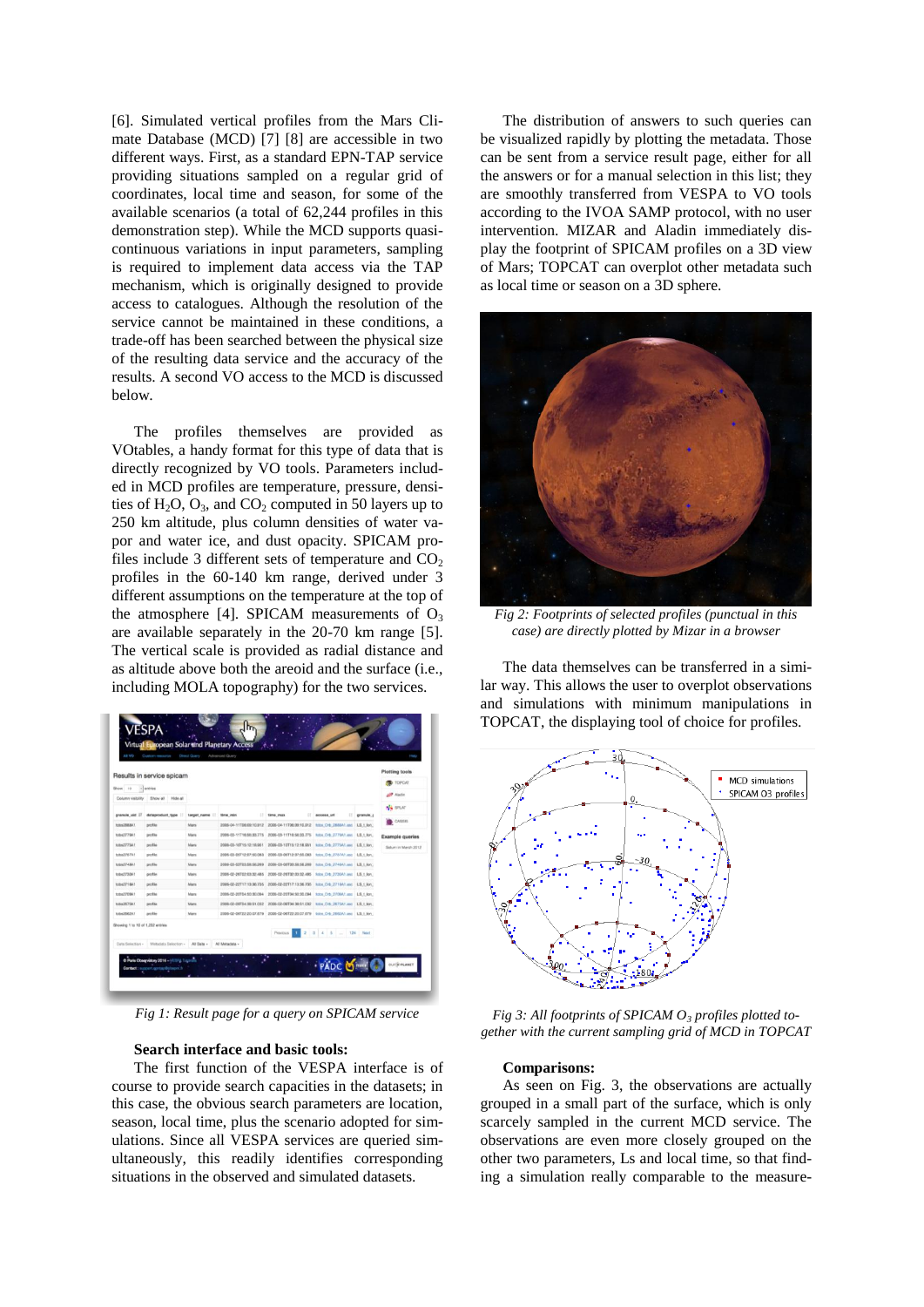ment is difficult with the current sampling steps. For this reason, we're using here profiles extracted from the MCD with exact parameters, through the other mechanism described later on.

We're mimicking here a study of SPICAM and the MCD published in [4] and we're interested in comparing the two plots, regardless of the goodness of fit (Fig. 4). Local variations have been smoothed out in [4] by computing monthly averages in extended areas, which yields a reasonable match. Conversely, we're comparing single profiles as extracted from the VO services using the averages of the parameter ranges – this is a matter of minutes. Although this comparison validates the content of the services and query system, we notice that our fits are significantly poorer and probably less informative. This stresses the need to develop a procedure to average the retrieved profiles, which is currently difficult in TOPCAT.



*Fig 4: SPICAM profiles compared with MCD simulations: the large plot uses individual profiles retrieved from the VO services, the inlay from [4] uses averages.*

### **Discussion:**

Beyond the usual added value of VO access to observational data, this use case demonstrates the potential of comparing observations and simulations entirely in a VO environment. However, access to complex simulations via a strict TAP procedure appears to be restrictive; this requires sampling the parameters space and precomputing files corresponding to these situations. If the simulation uses many parameters, this is rapidly becoming inadequate: storing the files requires a large disk space but most of all, the details of the simulation are lost in the sampling procedure. This is clear in the current example: although the MCD sampling step is much too coarse to preserve the accuracy of the simulation (Fig. 5), it already results in a significant data volume (~ 100 GB of precomputed files to accommodate all scenarios at the current resolution). Although a moderately sampled EPN-TAP service such as the current one is valuable for public outreach and teaching purposes, increasing the resolution of the service is required to meet the needs of scientific users, say by a factor of 10 on each parameter, but this would lead to impracticable data volumes.

For this reason, a second VO-like access to the MCD has been implemented. This service launches a

script that triggers on-line computation with the parameters provided in the query, similarly to the standard on-line interface of the MCD. The same script formats the resulting profile as a VOtable, which is directly ingestible in TOPCAT and other VO tools. TOPCAT provides an acceptable interface to this service, since it can call the script on the server and download the result. The current EPN-TAP service also makes use of this script system, which eliminates the need to store precomputed files and therefore allows for much smaller sampling steps (at the expense of more computation on the server side). Although the script can be called "manually" from VO tools, the EPN-TAP layer takes advantage of the querying syntax of the VO and TAP: it allows the user to search for various configurations of input parameters, and presents the results in a table identical to that of observational data.



*Fig 5: SPICAM profiles compared with MCD simulations: with exact parameters, or from closest sample. The sampled configuration is much further from the observations (Ls=13.2, LocalTime= 21.7, lon=247.8, lat= 44.4)*

However, the available resolution of the EPN-TAP service is still somewhat limited by the table size (currently 500 MB, and could amount to some TB to be handled in postgreSQL). In order to preserve the flexibility of TAP access while maintaining the full resolution of the simulation, a different calling system is being studied. The next step will be to convert the EPN-TAP query issued by the VESPA interface into a direct call to the computing service. This would accept continuous values of the input parameters as the usual MCD interface does, or it could perform averages if ranges of parameters are provided. VESPA will experiment with scientific workflow engines already used by the IVOA, and study a possible implementation of this scheme. Other MCD outputs will be distributed in a similar way, e.g. local diurnal temperature curves.

## *APPENDIX - Other atmospheric services in VESPA*

VESPA currently connects 27 data services in all areas of Planetary Science, Heliophysics, and Exoplanets, and about as much are being designed. In the area of planetary atmospheres, open services include SOIR profiles and VIRTIS calibrated data on